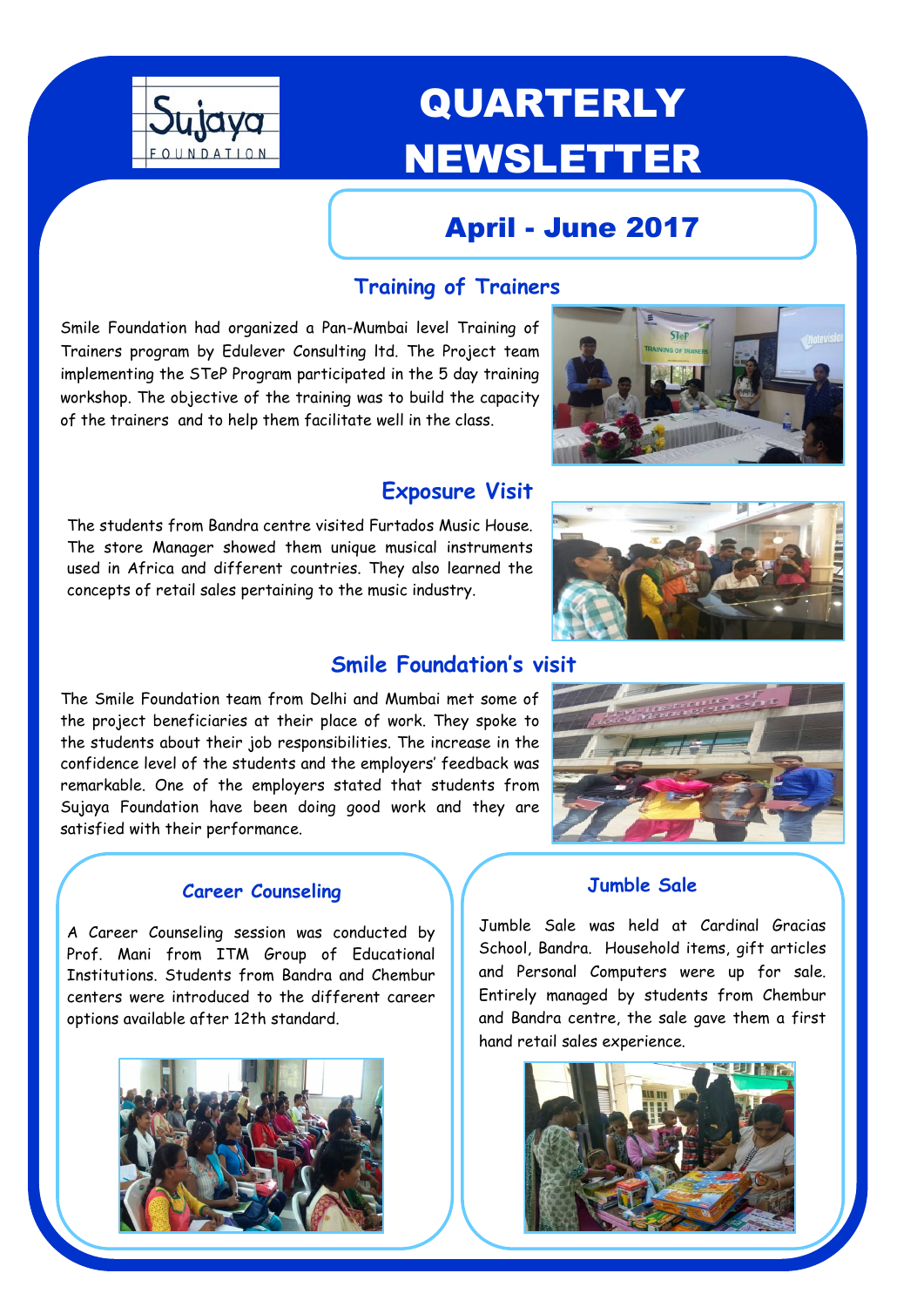### **Happenings at Empower Youth Centers**

- Sujaya Foundation in collaboration with Tech Mahindra Foundation has started a new project for Youth with Disabilities called as SMART + Under this project, youth are being trained for competitive government examinations. Recently the Chief Operations Officer along with his team from Tech Mahindra Foundation visited the centre to meet the students and the project implementation team.
- Sujaya Foundation has initiated a new project in collaboration with MAFFL (Mumbai Aviation Fuel Farm Facility) at Bandra centre. The project intends to provide computer skills to intellectually disabled youth. The project was inaugurated by Chief Executive Officer of MAFFFL and Father Prem Arockia, Director of Bandra East Community Centre.
- Sweta Shingarpure, our English Facilitator, attended a soft skills training workshop organized by Tech Mahindra Foundation at Hyderabad. The training program was meant for developing the work readiness skills for youth with disabilities.
- Aditi Kamath and Ashish Seth attended the HCL India Level Symposium in partnership with BSE (Bombay Stock Exchange). The symposium addressed the purpose and goals of the CSR law. It also gave information about the HCL CSR grant application process for non profit organizations.



### **The AHA moment**

Sujaya

Our alumni – Aniket Devrukhkar has done exceptionally well at his banking job at Kotak Mahindra Bank. Today, he has purchased himself a car from his savings. Here is proud Aniket with his blue partner.



#### **World Yoga Day**

To celebrate World Yoga Day, Kalpana Mane conducted a yoga session with the Vashi centre beneficiaries. She taught them different asana (poses) and explained the importance of each asana.



#### **Certificate**

A certificate distribution ceremony for the 1<sup>st</sup> batch completing the English Immersion Program at Patuck Gala College of Commerce and Management was held in the month of April. Thirteen students received the certificate of

completion.



#### **Visit to Linkedin**

The students from Bandra centre were taken to LinkedIn. The core objective was to build their public speaking and communication skills. The beneficiaries were given tips to improve their verbal and non verbal communication skills.